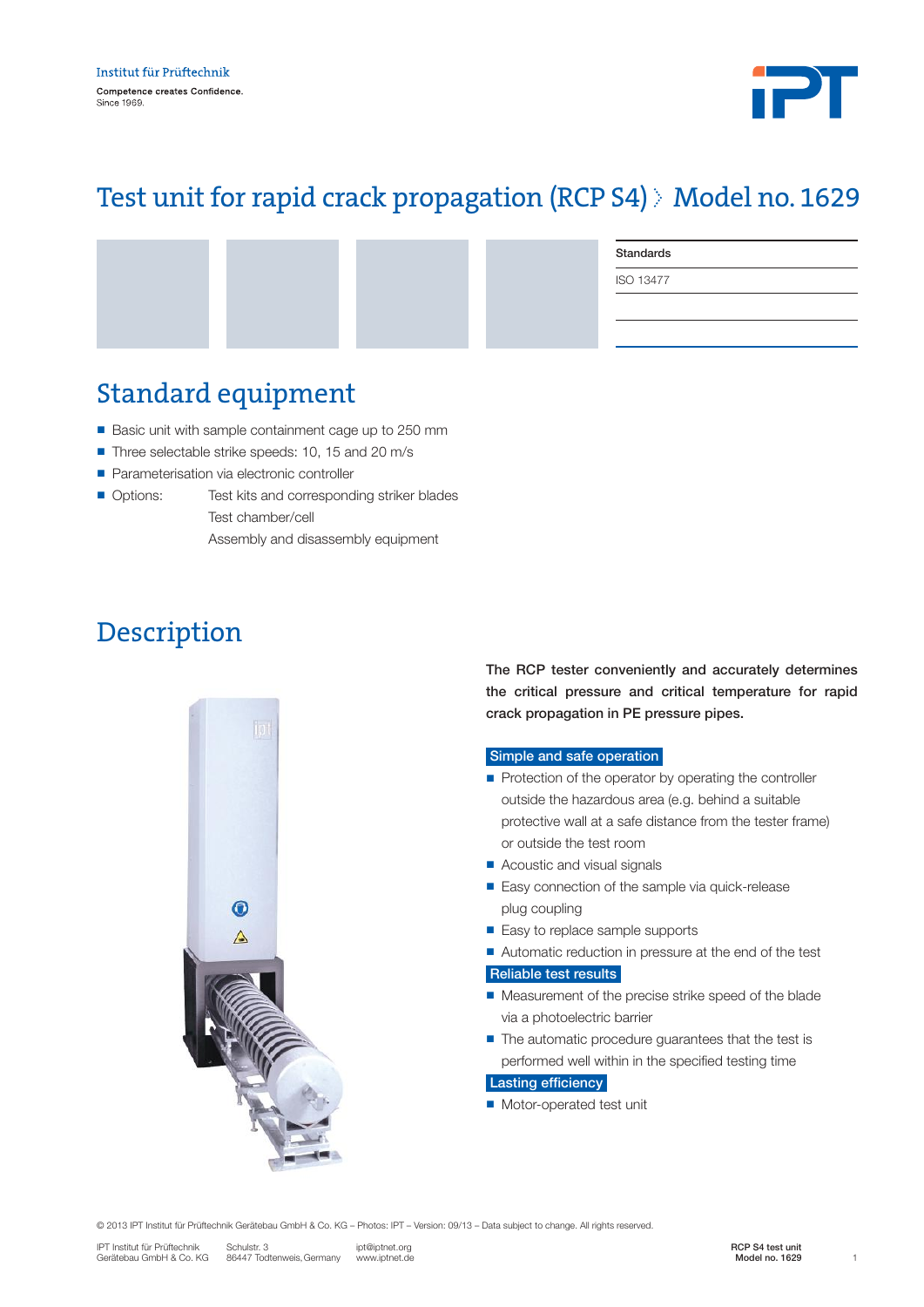

### Version

|                                                                                                                                                                                                                                                                                     | V1629-0004                                                                                                                    |
|-------------------------------------------------------------------------------------------------------------------------------------------------------------------------------------------------------------------------------------------------------------------------------------|-------------------------------------------------------------------------------------------------------------------------------|
| Sample dimensions<br>mm                                                                                                                                                                                                                                                             | $32 - 250$                                                                                                                    |
| Speed of the striker blade                                                                                                                                                                                                                                                          | 3 selectable speeds (10, 15, 20 m/s);<br>generated via pressure springs tensioned by an<br>electric motor                     |
| Measurement of speed                                                                                                                                                                                                                                                                | Via photoelectric barrier                                                                                                     |
| Regulation of filling pressure                                                                                                                                                                                                                                                      | Manually via pressure reducer                                                                                                 |
| Regulation of test pressure                                                                                                                                                                                                                                                         | Controlled by microprocessor                                                                                                  |
| Pressure transducer<br>bar                                                                                                                                                                                                                                                          | Max. 25                                                                                                                       |
| Absolute measuring accuracy                                                                                                                                                                                                                                                         | 0.5% of full scale of pressure transducer                                                                                     |
| Operation via                                                                                                                                                                                                                                                                       | Electronic controller                                                                                                         |
| Pressure adjustment                                                                                                                                                                                                                                                                 | Freely selectable                                                                                                             |
| Display of filling pressure                                                                                                                                                                                                                                                         | At manometer (max. 25 bar)                                                                                                    |
| Display of test pressure                                                                                                                                                                                                                                                            | On control panel display                                                                                                      |
| Compressed air supply                                                                                                                                                                                                                                                               | From 30-bar external compressed air supply<br>unit (max. 40 bar), min 750 l/min (not included in<br>the scope of delivery!!!) |
| CE conformity                                                                                                                                                                                                                                                                       |                                                                                                                               |
| °C<br>Permissible ambient temperature                                                                                                                                                                                                                                               | $+5$ to $+30$                                                                                                                 |
| Permissible relative humidity                                                                                                                                                                                                                                                       | Max. 70%, non-condensing                                                                                                      |
| Noise emission                                                                                                                                                                                                                                                                      | <70 dB(A) at rest,<br>$\geq$ 120 dB (A) when the striker blade strikes the<br>sample (dependent on diameter)                  |
| Width of test unit<br>mm                                                                                                                                                                                                                                                            | 720                                                                                                                           |
| Depth of test unit<br>mm                                                                                                                                                                                                                                                            | 1800                                                                                                                          |
| Height of test unit<br>mm                                                                                                                                                                                                                                                           | 2020                                                                                                                          |
| Weight of test unit<br>kg                                                                                                                                                                                                                                                           | 410                                                                                                                           |
| Width of control panel<br>mm                                                                                                                                                                                                                                                        | 800                                                                                                                           |
| Depth of control panel<br>mm                                                                                                                                                                                                                                                        | 400                                                                                                                           |
| Height of control panel<br>mm                                                                                                                                                                                                                                                       | 1160                                                                                                                          |
| Weight of control panel<br>kg                                                                                                                                                                                                                                                       | 90                                                                                                                            |
| Voltage data                                                                                                                                                                                                                                                                        | 230/400 V, 50/60 Hz<br>(other voltages on request)                                                                            |
| included<br>available/optional<br>eligible<br>- not available<br>$\circ$<br>$\Box$                                                                                                                                                                                                  |                                                                                                                               |
| © 2013 IPT Institut für Prüftechnik Gerätebau GmbH & Co. KG - Photos: IPT - Version: 09/13 - Data subject to change. All rights reserved.<br>Schulstr. 3<br>IPT Institut für Prüftechnik<br>ipt@iptnet.org<br>Gerätebau GmbH & Co. KG<br>86447 Todtenweis, Germany<br>www.iptnet.de | RCP S4 test unit<br>$\overline{c}$<br>Model no. 1629                                                                          |